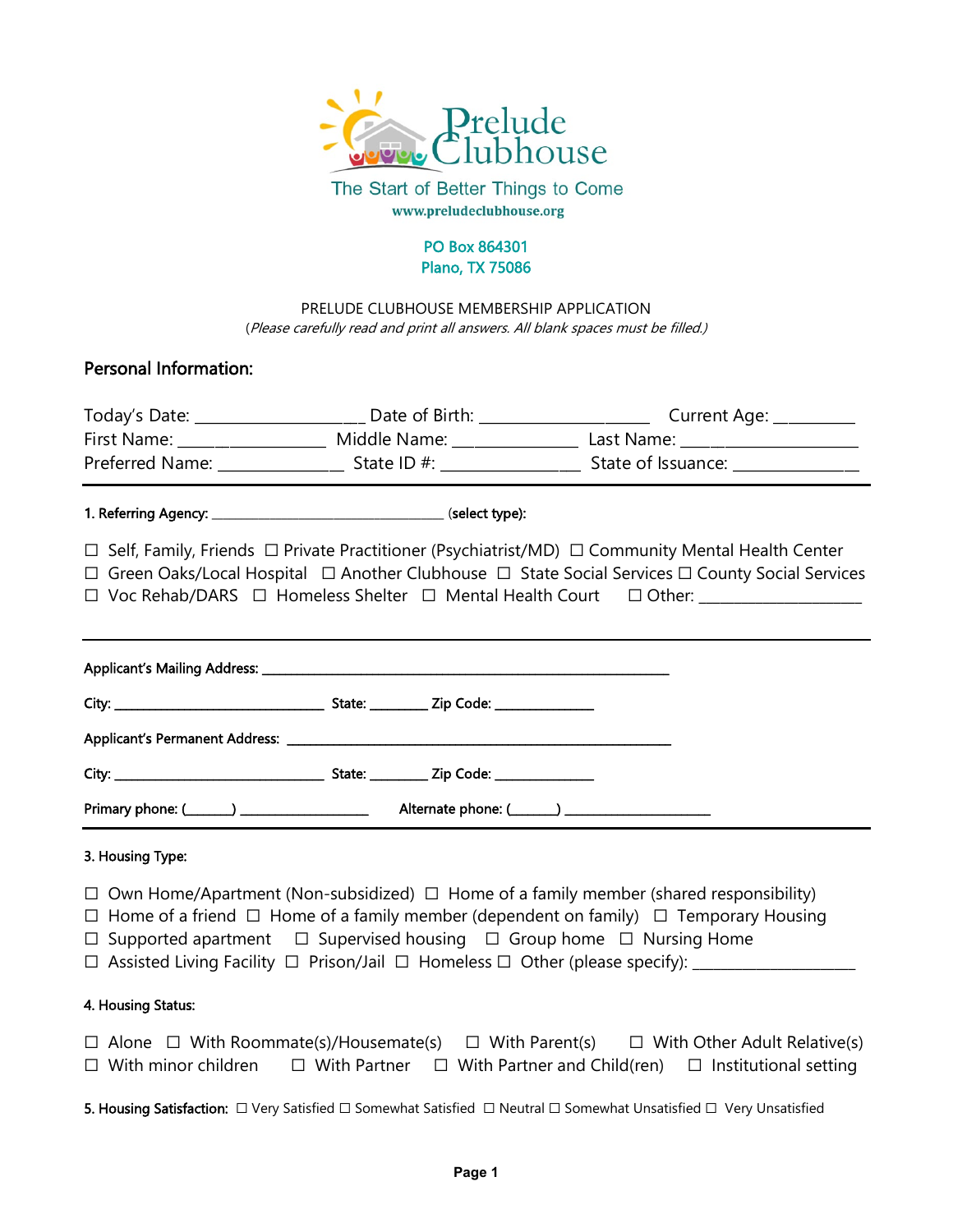### 6. Social Interaction:

| Do you have a close friend you can talk to?                                | $\sqsupset$ Yes | $\Box$ No    |
|----------------------------------------------------------------------------|-----------------|--------------|
| Do you have frequent conflicts with friends (more than once per month)?    | $\Box$ Yes      | $\Box$ No    |
| Are you satisfied with your family relationships?                          | TYes T          | $\square$ No |
| Do you have conflicts with your family members (more than once per month)? | <b>TYes</b>     | $\Box$ No    |
| Do you feel isolated?                                                      | TYes]           | $\square$ No |

## 1. Gender Identity:

| 2. Ethnicity: $\Box$ African American $\Box$ Latino/Hispanic $\Box$ Asian $\Box$ White<br>$\Box$ Prefer not to say/Other                                                                                                                                                                                                                                       |  |  |  |  |
|----------------------------------------------------------------------------------------------------------------------------------------------------------------------------------------------------------------------------------------------------------------------------------------------------------------------------------------------------------------|--|--|--|--|
| <b>3. Language:</b> $\Box$ English                                                                                                                                                                                                                                                                                                                             |  |  |  |  |
| 4. Marital Status: $\Box$ Single/Never Married $\Box$ Widowed $\Box$ Divorced $\Box$ Separated $\Box$ Married                                                                                                                                                                                                                                                  |  |  |  |  |
| 5. Number of Minor Children: _______                                                                                                                                                                                                                                                                                                                           |  |  |  |  |
| 6. Primary Weekday Activity: $\Box$ Independent Employment $\Box$ Clubhouse Work $\Box$ Parenting/Caretaking at Home<br>$\Box$ Other Volunteer Work $\Box$ School/High School $\Box$ School/Trade School/College $\Box$ Sheltered Workshop<br>$\Box$ Day Program Outside of the Clubhouse $\Box$ Transitional Employment $\Box$ No Structured Daytime Activity |  |  |  |  |
|                                                                                                                                                                                                                                                                                                                                                                |  |  |  |  |
| <b>8. Education Level:</b> $\Box$ Less than High School $\Box$ GED $\Box$ High School Diploma $\Box$ Trade School/Vo-Tec<br>$\Box$ Some College $\Box$ Associate's Degree $\Box$ Bachelor's Degree $\Box$ Some Graduate Work<br>□ Master's Degree □ Advanced Graduate Work/Degree: ________________<br>9. Do you have outstanding student loans? __________    |  |  |  |  |
| 1. Current Employment:                                                                                                                                                                                                                                                                                                                                         |  |  |  |  |
| $\Box$ Full Time (32 hours per week or more                                                                                                                                                                                                                                                                                                                    |  |  |  |  |
| $\Box$ Part Time (Less than 32 hours per week)                                                                                                                                                                                                                                                                                                                 |  |  |  |  |
| $\Box$ Day Labor (Selected to work each day at employment agency)                                                                                                                                                                                                                                                                                              |  |  |  |  |
| $\Box$ Contract Labor (Selected to work on jobs or projects for a limited period of time)                                                                                                                                                                                                                                                                      |  |  |  |  |
| $\Box$ No job at this time and I am looking for employment                                                                                                                                                                                                                                                                                                     |  |  |  |  |
| $\Box$ No job at this time and I am not looking                                                                                                                                                                                                                                                                                                                |  |  |  |  |
| 2. Job held the longest:                                                                                                                                                                                                                                                                                                                                       |  |  |  |  |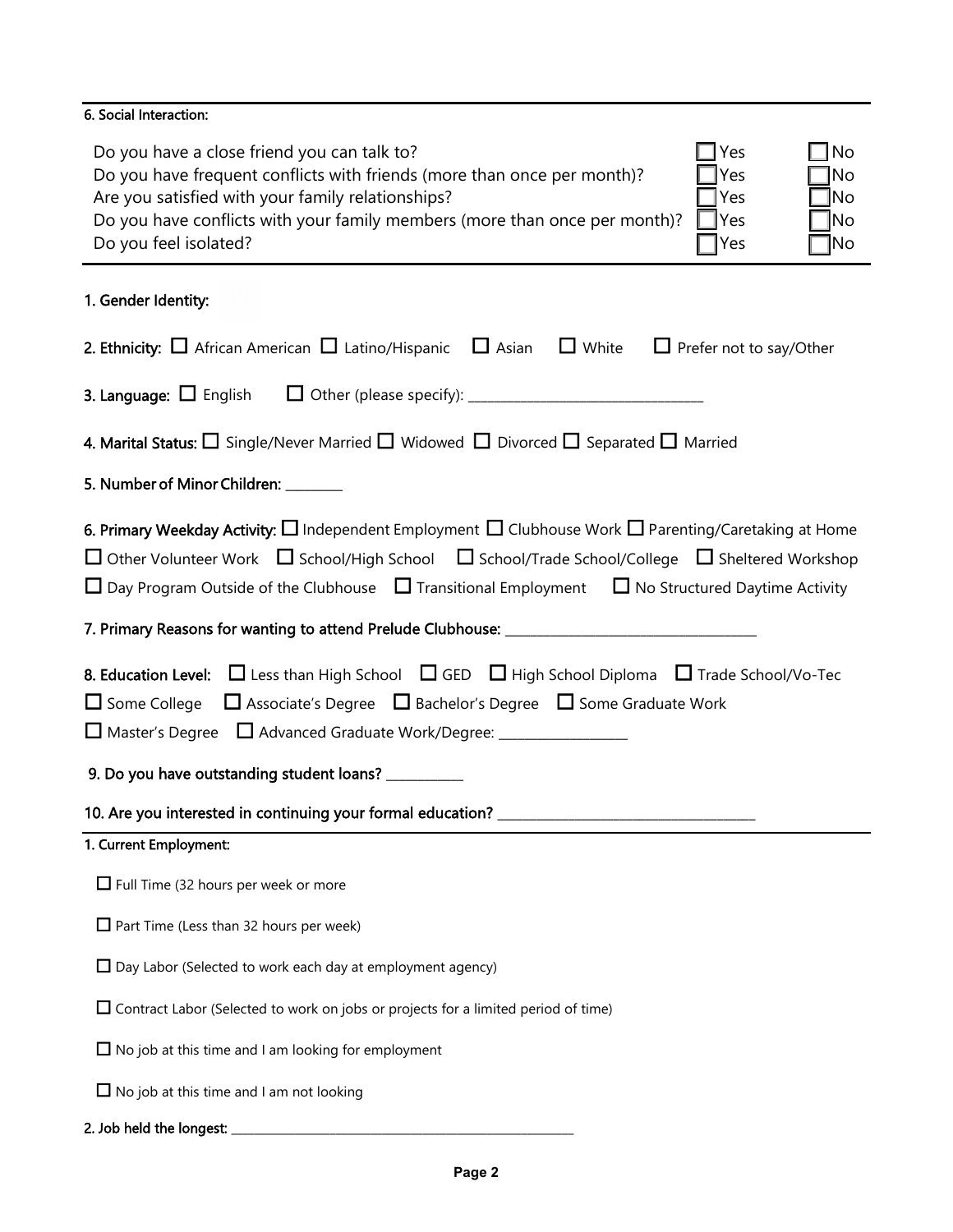#### 3. Income Source(s) – Type of Income:

|                                                             |                                                                                  |                              |                                                              |                         | $\Box$ Wages - Independent Employment $\Box$ Wages – Transitional Employment $\Box$ Wages – Supported employment |
|-------------------------------------------------------------|----------------------------------------------------------------------------------|------------------------------|--------------------------------------------------------------|-------------------------|------------------------------------------------------------------------------------------------------------------|
|                                                             | $\Box$ Wages – Sheltered Workshop<br>$\Box$ Retirement Benefits $\Box$ SSDI      | $\square$ AFDC<br>$\Box$ SSI | $\Box$ Family's Support                                      | $\Box$ Friend's Support | $\Box$ Veteran's Benefits $\Box$ Local Assistance (County/State)                                                 |
|                                                             | $\Box$ General Assistance (State) $\Box$ No Financial Support                    |                              |                                                              |                         |                                                                                                                  |
| 4. Total Amount of Monthly Income: _________________        |                                                                                  |                              |                                                              |                         |                                                                                                                  |
|                                                             |                                                                                  |                              |                                                              |                         |                                                                                                                  |
| Medical Alerts - Check all that apply:                      |                                                                                  |                              |                                                              |                         |                                                                                                                  |
| $\Box$ Chronic Physical Illness                             |                                                                                  |                              | $\Box$ Severe Allergic Reactions                             |                         | $\Box$ Recent Surgery                                                                                            |
|                                                             | $\Box$ Deaf/Hearing Impairment                                                   |                              | $\Box$ Blind/Vision Impairment                               |                         | $\Box$ Epilepsy/Seizures                                                                                         |
| $\Box$ Sleep Apnea                                          |                                                                                  | $\Box$ Asthma                |                                                              | $\Box$ Diabetes         | $\Box$ Hypertension                                                                                              |
|                                                             | □ Other Physical Disability: (please specify) __________________________________ |                              |                                                              |                         |                                                                                                                  |
| 1. Emergency Contact Information:                           |                                                                                  |                              |                                                              |                         |                                                                                                                  |
|                                                             |                                                                                  |                              |                                                              |                         |                                                                                                                  |
|                                                             |                                                                                  |                              |                                                              |                         |                                                                                                                  |
|                                                             |                                                                                  |                              |                                                              |                         |                                                                                                                  |
| 2. Treatment Provider:                                      |                                                                                  |                              |                                                              |                         |                                                                                                                  |
|                                                             |                                                                                  |                              |                                                              |                         |                                                                                                                  |
|                                                             |                                                                                  |                              |                                                              |                         |                                                                                                                  |
|                                                             |                                                                                  |                              |                                                              |                         |                                                                                                                  |
|                                                             |                                                                                  |                              |                                                              |                         |                                                                                                                  |
|                                                             |                                                                                  |                              |                                                              |                         |                                                                                                                  |
| 1. Have you ever been convicted of a crime?                 |                                                                                  |                              | $\Box$ Misdemeanor                                           | $\Box$ Felony           |                                                                                                                  |
|                                                             |                                                                                  |                              |                                                              |                         |                                                                                                                  |
| 3. Do you have a history of violent behavior toward others? |                                                                                  |                              | $\Box$ Yes                                                   | $\Box$ No               |                                                                                                                  |
|                                                             |                                                                                  |                              |                                                              |                         |                                                                                                                  |
| 1. Medical Insurance Policy(s): Check all types that apply. |                                                                                  |                              |                                                              |                         |                                                                                                                  |
| $\Box$ Medicaid<br>$\Box$ Private Insurance                 | $\Box$ Medicare<br>$\Box$ NTBHA                                                  | $\Box$ LifePath              | $\Box$ Medicare-Managed Care<br>$\Box$ Worker's Compensation |                         | $\Box$ Veteran's Benefits<br>$\Box$ Self-pay (no insurance)                                                      |
|                                                             |                                                                                  |                              |                                                              |                         |                                                                                                                  |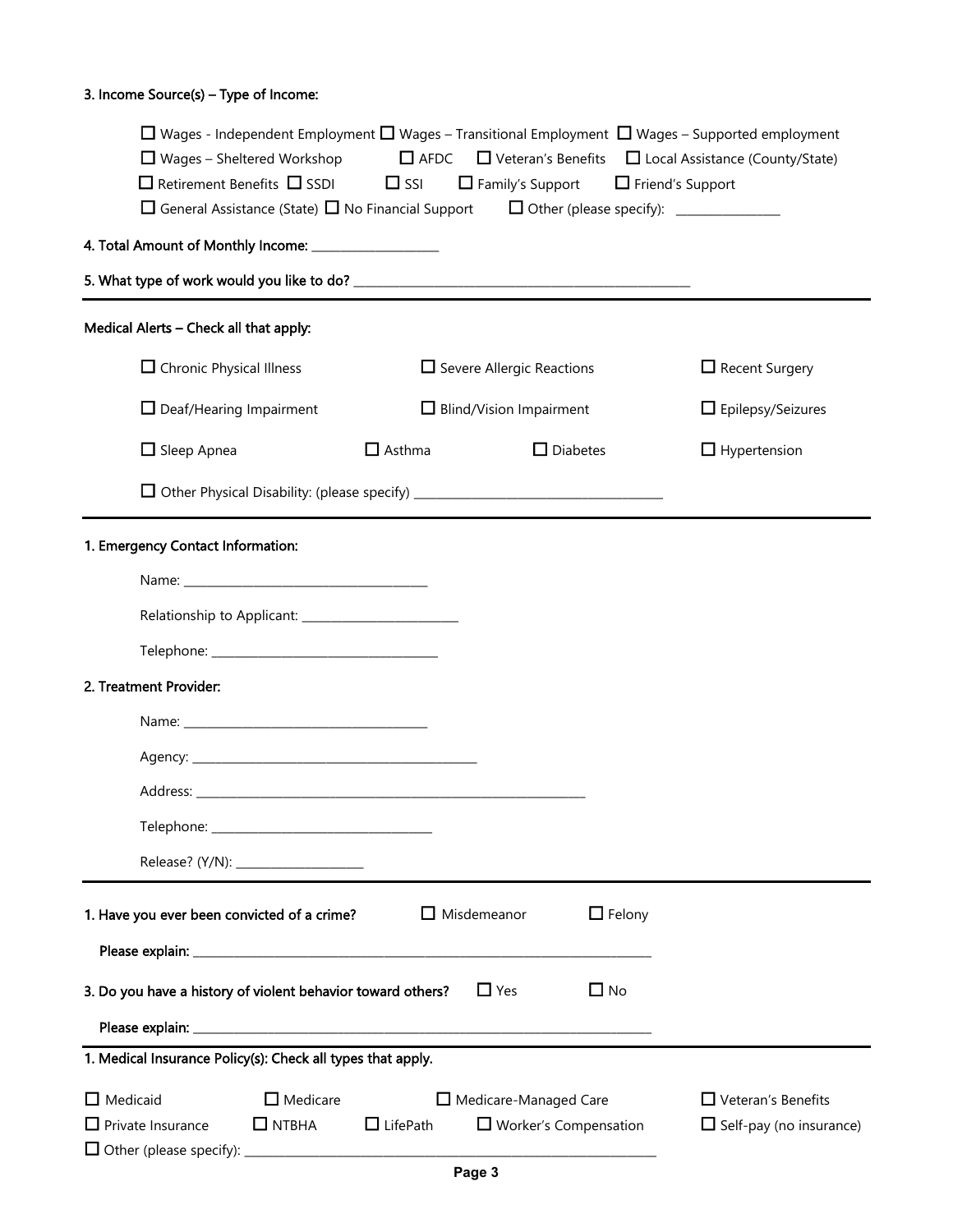| 5. Exercise: $\Box$ 30 min/day<br>$\Box$ 30 min/week<br>$\Box$ 30 min 3 times/week                                                  |                                                |           | $\Box$ I do not exercise |  |
|-------------------------------------------------------------------------------------------------------------------------------------|------------------------------------------------|-----------|--------------------------|--|
| 6. Do you currently take prescribed medications or over the counter medications,<br>Yes<br>No                                       |                                                |           |                          |  |
| Natural remedies or vitamins and minerals?                                                                                          | $\mathsf{\underline{\mathsf{\mathsf{I}}}}$ Yes | _I No     |                          |  |
|                                                                                                                                     |                                                |           |                          |  |
| 7. Are you taking your medications as prescribed?                                                                                   | Yes                                            | $\Box$ No |                          |  |
| 8. Are you currently pregnant?                                                                                                      | $\Box$ Yes                                     | $\Box$ No |                          |  |
| 9. Psychiatric History:                                                                                                             |                                                |           |                          |  |
|                                                                                                                                     |                                                |           |                          |  |
| Estimate Total Months of ALL Hospitalizations: _________________________________                                                    |                                                |           |                          |  |
|                                                                                                                                     |                                                |           |                          |  |
| <b>Transportation Issues:</b>                                                                                                       |                                                |           |                          |  |
| Can you provide your own transportation to and from Prelude Clubhouse?                                                              |                                                | Yes       | <b>No</b>                |  |
| $\vert$ Yes<br>Will you need to use public transit to get to Prelude Clubhouse and back home?                                       |                                                |           | No                       |  |
| Yes<br>Will you need to ride with other members to get to the Clubhouse and back home?                                              |                                                |           | l No                     |  |
| Will transportation be a problem if you secure Transitional Employment beyond<br><b>I</b> Yes<br>walking distance of the Clubhouse? |                                                |           | <b>INo</b>               |  |
| To the best of my knowledge, the above information is complete and accurate.                                                        |                                                |           |                          |  |

 The mission of Prelude Clubhouse is to provide an intentional environment where adults living with mental illness have opportunities to be productive, develop social connections, obtain employment, and achieve recovery. While we strive to support and assist each member in attaining their personal goals, we cannot predict or guarantee outcomes for individuals.

(Pages 5 and 6 must be filled out by a treatment provider)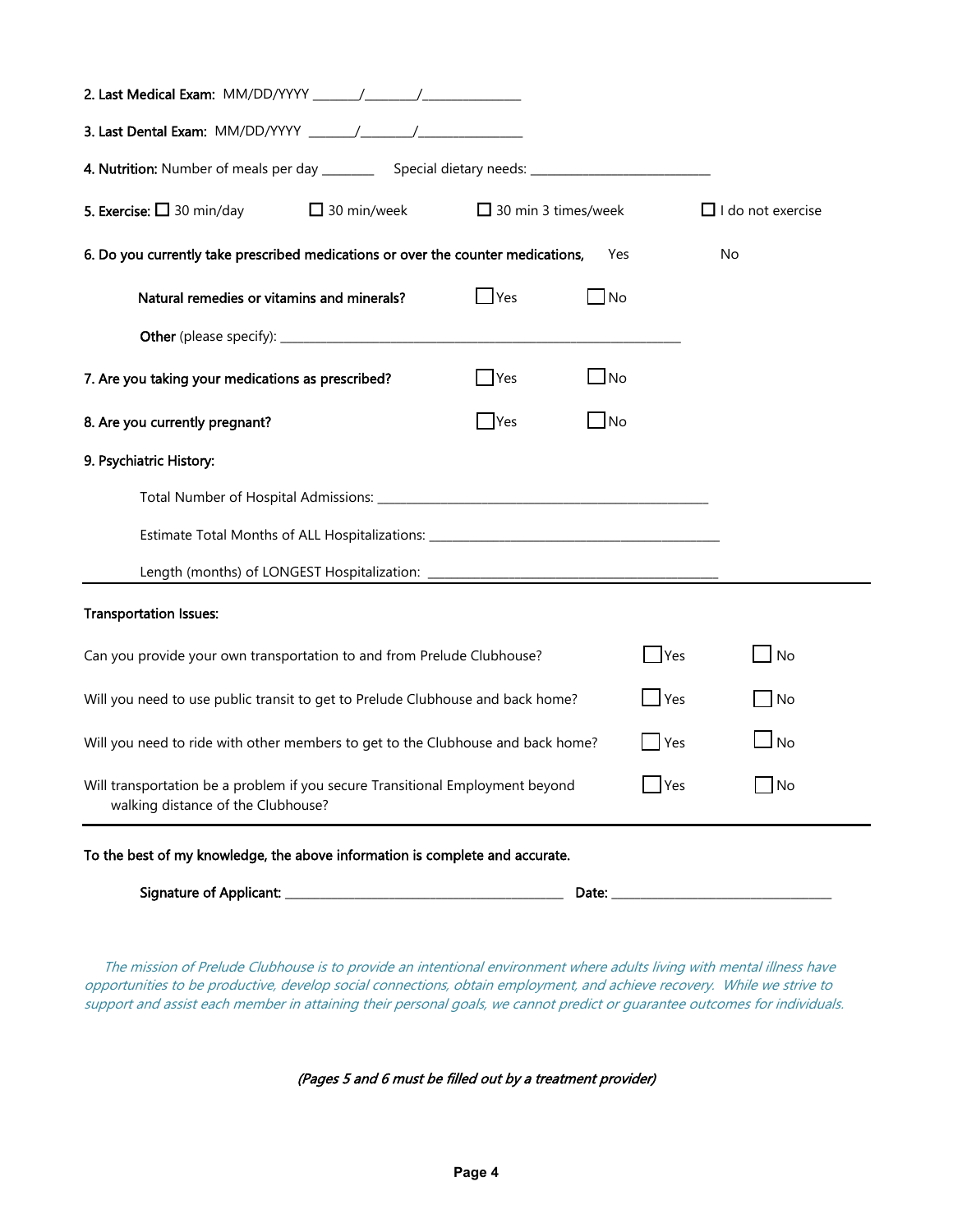

The Start of Better Things to Come www.preludeclubhouse.org

#### PO Box 864301 Plano, TX 75086 972.424.2990

# PAGES 5 & 6 TO BE FILLED OUT BY A TREATMENT PROVIDER

I understand that my records are protected under Federal Regulations and cannot be disclosed without my written consent unless otherwise provided for in the regulations. I also understand that I may revoke this consent at any time except to the extent that action has been taken in reliance on it.

| provider, to fill out this Assessment so that I may be considered for Membership at Prelude Clubhouse.                                                                                                                                                                                                                                                                                                               |                                 |                                     |  |  |  |  |
|----------------------------------------------------------------------------------------------------------------------------------------------------------------------------------------------------------------------------------------------------------------------------------------------------------------------------------------------------------------------------------------------------------------------|---------------------------------|-------------------------------------|--|--|--|--|
|                                                                                                                                                                                                                                                                                                                                                                                                                      |                                 |                                     |  |  |  |  |
|                                                                                                                                                                                                                                                                                                                                                                                                                      |                                 |                                     |  |  |  |  |
|                                                                                                                                                                                                                                                                                                                                                                                                                      |                                 |                                     |  |  |  |  |
| Dear Psychiatric Treatment Provider:                                                                                                                                                                                                                                                                                                                                                                                 |                                 |                                     |  |  |  |  |
| Per Clubhouse International Standards, in order to apply for Clubhouse Membership, a prospective Member must be 18 years<br>old or more, have a diagnosed serious mental illness (as shown in #1 below), and be deemed to be safe for the physical and<br>emotional environment of the other Clubhouse Members and staff. With that in mind, please answer the following questions<br>to the best of your knowledge: |                                 |                                     |  |  |  |  |
| 1. Primary Diagnosis:                                                                                                                                                                                                                                                                                                                                                                                                |                                 |                                     |  |  |  |  |
| $\Box$ Schizophrenia                                                                                                                                                                                                                                                                                                                                                                                                 | $\Box$ Bipolar Disorder         | $\Box$ Major Depression             |  |  |  |  |
| $\square$ Schizoaffective Disorder                                                                                                                                                                                                                                                                                                                                                                                   | $\Box$ Other Psychotic Disorder | $\Box$ Other Serious Mental Illness |  |  |  |  |
|                                                                                                                                                                                                                                                                                                                                                                                                                      |                                 |                                     |  |  |  |  |
|                                                                                                                                                                                                                                                                                                                                                                                                                      |                                 |                                     |  |  |  |  |